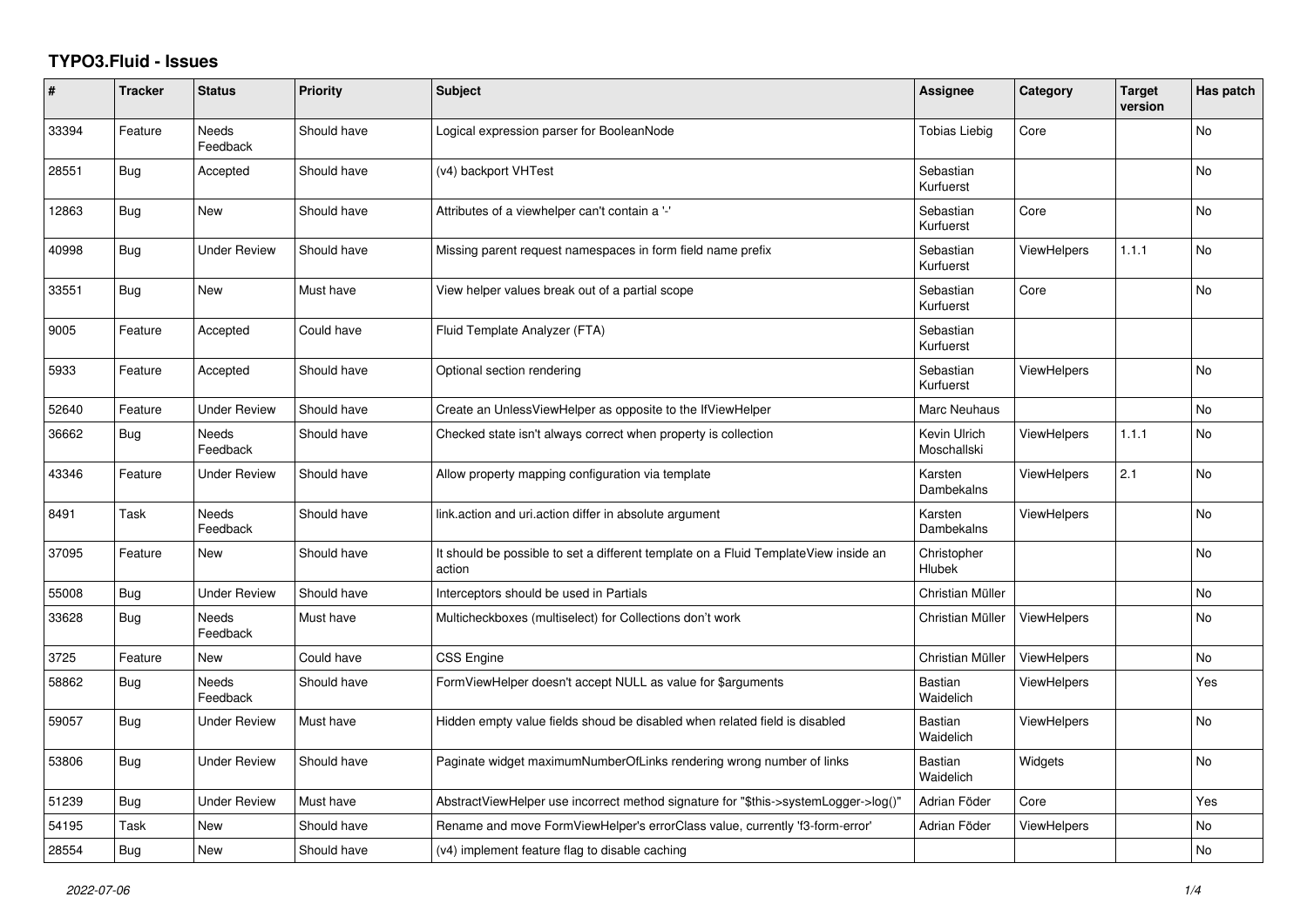| ∦     | <b>Tracker</b> | <b>Status</b>            | <b>Priority</b> | <b>Subject</b>                                                                                              | <b>Assignee</b> | Category    | <b>Target</b><br>version | Has patch |
|-------|----------------|--------------------------|-----------------|-------------------------------------------------------------------------------------------------------------|-----------------|-------------|--------------------------|-----------|
| 28550 | Bug            | New                      | Should have     | (v4) make widgets cacheable, i.e. not implement childnodeaccess interface                                   |                 |             |                          | No        |
| 28552 | Bug            | New                      | Should have     | (v5) write ViewHelper test for compiled run; adjust functional test to do two passes<br>(uncached & cached) |                 |             |                          | No        |
| 30937 | Bug            | <b>New</b>               | Should have     | CropViewHelper stringToTruncate can't be supplied so it can't be easily extended                            |                 | ViewHelpers |                          | Yes       |
| 54284 | Bug            | New                      | Should have     | Default Option for Switch/Case VH                                                                           |                 | ViewHelpers |                          | No.       |
| 46289 | Bug            | <b>Needs</b><br>Feedback | Should have     | Enable Escaping Interceptor in XML request format                                                           |                 | View        | 2.0.1                    | No        |
| 13045 | Bug            | New                      | Should have     | Entity decode of strings are different between if-conditions and output of variable                         |                 |             |                          |           |
| 52536 | Bug            | <b>Under Review</b>      | Should have     | Errorclass not set if no property-attribute set                                                             |                 |             |                          |           |
| 49600 | Bug            | New                      | Should have     | f:form tag shown as a HTML on frontend                                                                      |                 | ViewHelpers |                          | No.       |
| 58921 | Bug            | New                      | Should have     | f:form.* VHs crash if NOT inside f:form but followed by f:form                                              |                 |             |                          | No        |
| 37619 | Bug            | New                      | Should have     | Fatal Error when using variable in name attribute of Section ViewHelper                                     |                 | ViewHelpers |                          | No        |
| 49038 | <b>Bug</b>     | New                      | Must have       | form select does not select the first item if prependOptionValue is used                                    |                 |             |                          | No        |
| 8648  | Bug            | New                      | Should have     | format.crop ViewHelper should support all features of the crop stdWrap function                             |                 | ViewHelpers |                          | No.       |
| 58983 | <b>Bug</b>     | New                      | Should have     | format.date does not respect linebreaks and throws exception                                                |                 |             |                          | No        |
| 28553 | Bug            | New                      | Should have     | improve XHProf test setup                                                                                   |                 |             |                          | No        |
| 57885 | Bug            | New                      | Must have       | Inputs are cleared from a second form if the first form produced a vallidation error                        |                 |             |                          | No        |
| 27607 | Bug            | New                      | Must have       | Make Fluid comparisons work when first element is STRING, second is NULL.                                   |                 | Core        |                          | No        |
| 28549 | Bug            | New                      | Should have     | make widgets cacheable, i.e. not implement childnodeaccess interface                                        |                 |             |                          | No        |
| 40064 | Bug            | New                      | Must have       | Multiselect is not getting persisted                                                                        |                 | ViewHelpers |                          | No        |
| 36655 | Bug            | New                      | Should have     | <b>Pagination Links</b>                                                                                     |                 | Widgets     |                          | No        |
| 45384 | Bug            | <b>New</b>               | Must have       | Persisted entity object in widget-configuration cannot be deserialized (after reload)                       |                 | Widgets     | 2.0.1                    | No        |
| 34682 | Bug            | <b>Under Review</b>      | Should have     | Radio Button missing checked on validation error                                                            |                 | ViewHelpers |                          | No.       |
| 38369 | Bug            | New                      | Must have       | Resource ViewHelpers should not fall back to request package                                                |                 | View        |                          | No        |
| 39990 | Bug            | New                      | Should have     | Same form twice in one template: hidden fields for empty values are only rendered<br>once                   |                 | Core        |                          | No        |
| 65424 | <b>Bug</b>     | <b>Under Review</b>      | Should have     | SelectViewHelper must respect option(Value Label)Field for arrays                                           |                 | ViewHelpers |                          | No        |
| 44234 | <b>Bug</b>     | <b>Under Review</b>      | Should have     | selectViewHelper's sorting does not respect locale collation                                                |                 | ViewHelpers | 2.1                      | No        |
| 60856 | <b>Bug</b>     | New                      | Must have       | Target attribute not supported by the form viewhelper                                                       |                 | ViewHelpers |                          | Yes       |
| 52591 | <b>Bug</b>     | New                      | Should have     | The Pagination Widget broken for joined objects                                                             |                 |             |                          | No        |
| 3481  | <b>Bug</b>     | New                      | Should have     | Use ViewHelperVariableContainer in PostParseFacet                                                           |                 | Core        |                          | No        |
| 47006 | Bug            | <b>Under Review</b>      | Should have     | widget identifier are not unique                                                                            |                 |             |                          | No        |
| 52419 | <b>Bug</b>     | New                      | Should have     | Wrong PHPDocs notation for default value inline f:translate viewhelper                                      |                 |             | 2.0                      | No        |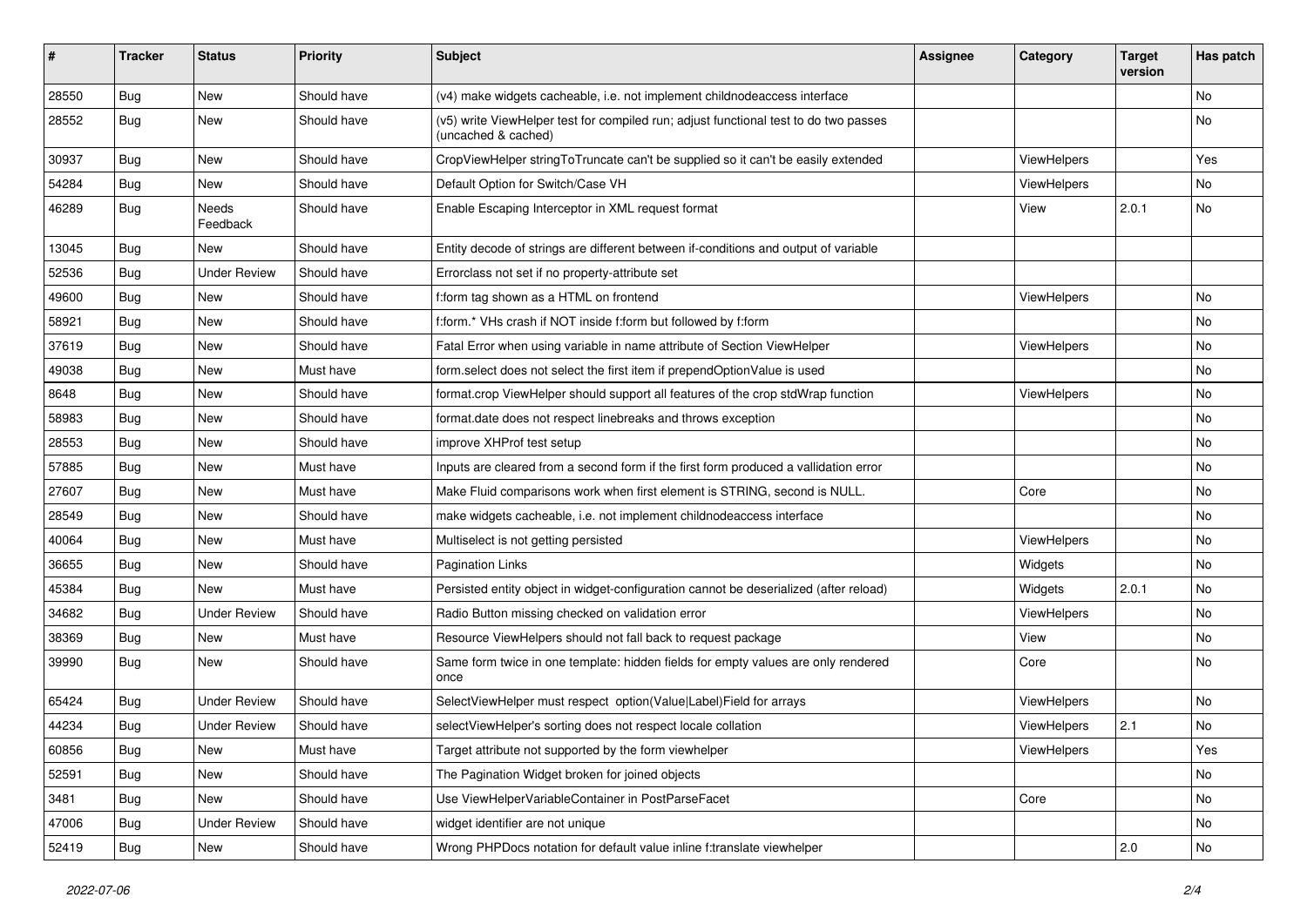| $\pmb{\#}$ | <b>Tracker</b> | <b>Status</b>       | <b>Priority</b> | <b>Subject</b>                                                                     | <b>Assignee</b> | Category    | <b>Target</b><br>version | Has patch |
|------------|----------------|---------------------|-----------------|------------------------------------------------------------------------------------|-----------------|-------------|--------------------------|-----------|
| 50888      | Bug            | <b>Under Review</b> | Should have     | WSOD by changing name of section and if Fluid caches are generated                 |                 |             |                          | <b>No</b> |
| 46257      | Feature        | <b>Under Review</b> | Should have     | Add escape sequence support for Fluid                                              |                 | Core        |                          | No        |
| 60003      | Feature        | New                 | Should have     | Add required-Attribute to f:form.password                                          |                 | ViewHelpers |                          | No        |
| 40081      | Feature        | <b>New</b>          | Should have     | Allow assigned variables as keys in arrays                                         |                 |             |                          | No        |
| 36410      | Feature        | New                 | Should have     | Allow templates to send arguments back to layout                                   |                 | ViewHelpers |                          | No        |
| 48355      | Feature        | New                 | Could have      | Assign output of viewhelper to template variable for further processing.           |                 |             |                          |           |
| 46545      | Feature        | New                 | Should have     | Better support for arrays in options of SelectViewHelper                           |                 |             |                          | No        |
| 3291       | Feature        | Needs<br>Feedback   | Should have     | Cacheable viewhelpers                                                              |                 |             |                          | No        |
| 60181      | Feature        | New                 | Could have      | Caching mechanism for Fluid Views/Templates                                        |                 | View        |                          | No        |
| 38130      | Feature        | New                 | Should have     | Checkboxes and multiple select fields should have an assignable default value      |                 |             |                          | No        |
| 7608       | Feature        | New                 | Could have      | Configurable shorthand/object accessor delimiters                                  |                 | Core        |                          | Yes       |
| 1907       | Feature        | New                 | Could have      | Default values for view helpers based on context                                   |                 | Core        |                          |           |
| 45345      | Feature        | Needs<br>Feedback   | Should have     | Easy to use comments for fluid that won't show in output                           |                 |             |                          |           |
| 45153      | Feature        | New                 | Should have     | f:be.menus.actionMenuItem - Detection of the current select option is insufficient |                 |             |                          | No        |
| 62346      | Feature        | <b>New</b>          | Could have      | f:comment should have high precende                                                |                 | Core        | 3.x                      | <b>No</b> |
| 31955      | Feature        | New                 | Should have     | f:uri.widget                                                                       |                 | Widgets     |                          | No        |
| 10472      | Feature        | New                 | Could have      | Fluid Standalone distribution                                                      |                 | Core        |                          | <b>No</b> |
| 4704       | Feature        | New                 | Should have     | Improve parsing exception messages                                                 |                 | Core        |                          |           |
| 51100      | Feature        | New                 | Must have       | Links with absolute URI should have the option of URI Scheme                       |                 | ViewHelpers |                          | No        |
| 30555      | Feature        | <b>New</b>          | Could have      | Make TagBuilder more extensible                                                    |                 | Core        |                          | No        |
| 42397      | Feature        | New                 | Should have     | Missing viewhelper for general links                                               |                 |             |                          | No        |
| 36559      | Feature        | New                 | Could have      | New widget progress bar                                                            |                 |             |                          | Yes       |
| 60271      | Feature        | New                 | Should have     | Paginate viewhelper, should also support arrays                                    |                 |             |                          | No        |
| 39936      | Feature        | New                 | Should have     | registerTagAttribute should handle default values                                  |                 | ViewHelpers |                          | No        |
| 33215      | Feature        | <b>New</b>          | Should have     | RFC: Dynamic values in ObjectAccess paths                                          |                 |             |                          | No        |
| 8989       | Feature        | Needs<br>Feedback   | Could have      | Search path for fluid template files                                               |                 | View        |                          | No        |
| 49756      | Feature        | <b>Under Review</b> | Should have     | Select values by array key in checkbox viewhelper                                  |                 |             |                          | No        |
| 9514       | Feature        | New                 | Should have     | Support explicit Array Arguments for ViewHelpers                                   |                 |             |                          |           |
| 51277      | Feature        | New                 | Should have     | ViewHelper context should be aware of actual file occurrence                       |                 |             |                          | No        |
| 9950       | Task           | New                 | Should have     | Binding to nested arrays impossible for form-elements                              |                 | ViewHelpers |                          |           |